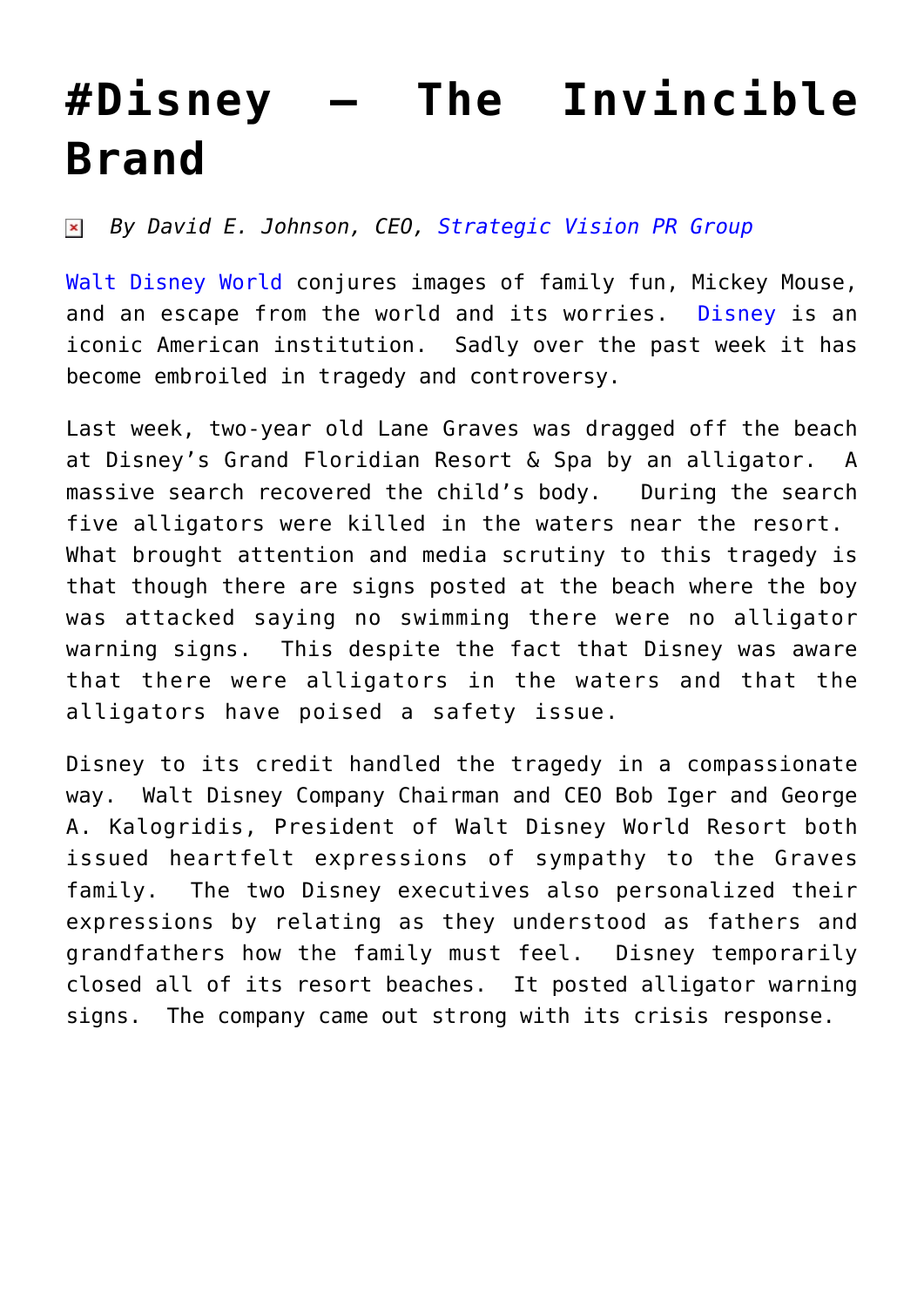D e s The  $@$ ALT  $\bigoplus_{i=1}^{\infty}$  SNEP Company  $\mathsf{D}$ i t e t h is the news has been filled with reports of previous alligator

incidents, stories of visitors to Disney resorts wondering if the same tragedy that struck the Graves family might not have struck them save for some luck, and criticism of Disney for not having done more about the alligator issue prior to the tragedy.

Many are wondering how much damage has been done to the Disney brand. The answer is minimal damage. Disney has built its brand and a reservoir of good will with the public over the decades. This will allow the brand to survive and flourish. The negative publicity that Disney is garnering now is largely due to the time of the year we are in  $-$  the summer. Summer is traditionally a slow news time and as a result of this, Disney and the tragedy are getting more coverage than this incident normally would warrant. Next Disney is handling the crisis in a smart proactive way.

**Having said that, Disney still has a few things to do that it has not yet done.**

- 1. Explain why there were no alligator warning signs posted.
- 2. Assure visitors that the resorts are safe and every safety precaution has been taken.

The Disney brand is the stuff of legends. It was built to endure and flourish. Though the past days have been tragic and horrific, the company has responded in a strong way that